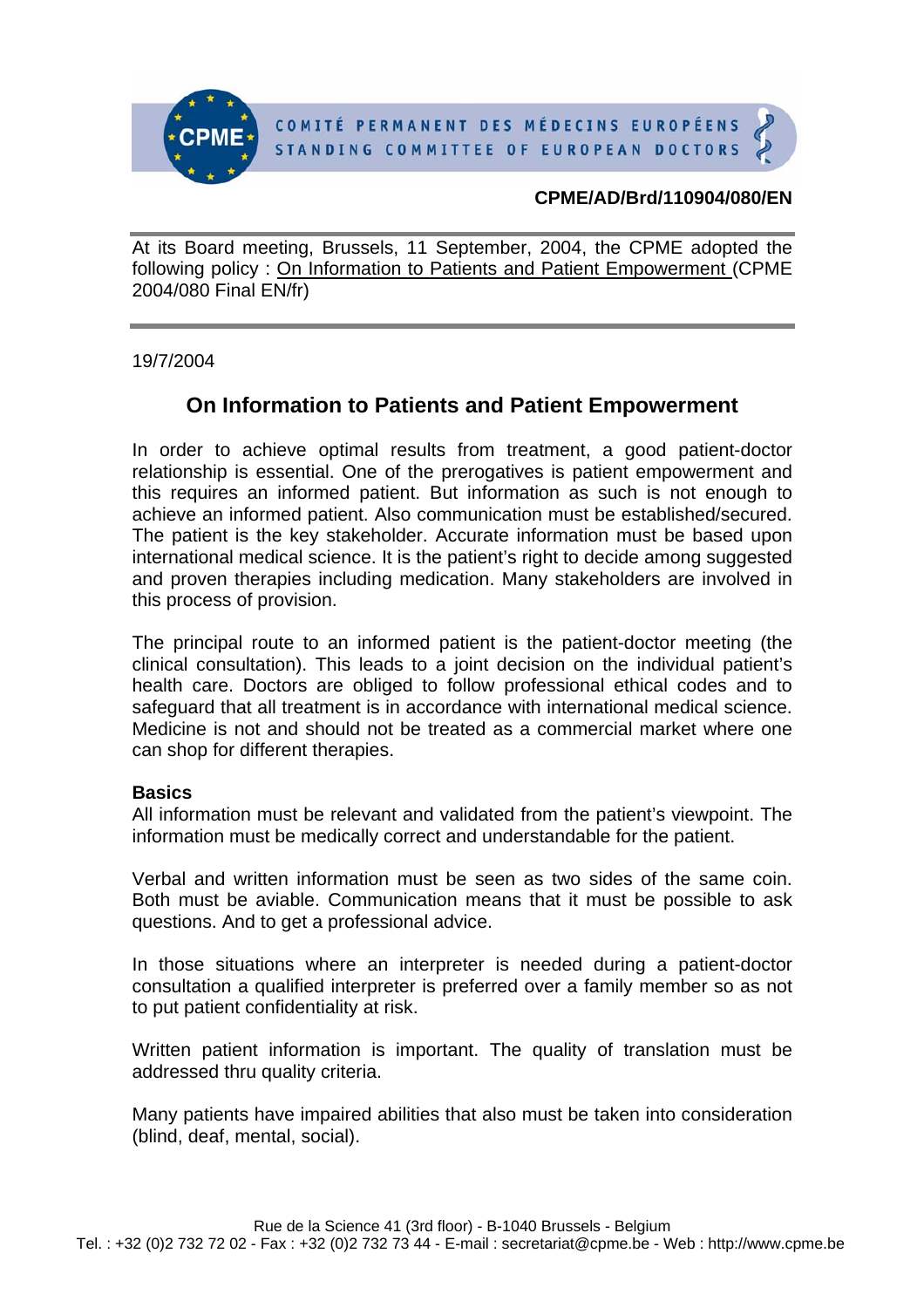Often time for reflection is needed after a patient doctor consultation. A patient might want to collect more information from different sources. It is important to secure this possibility before a decision on therapy is made.

Information on the Internet or printed information can never replace information and communication in a clinical consultation. It must be seen as complementary to direct communication between the patient and the doctor.

### CPME position on information to patients:

- o The patient is the key stakeholder and accurate evidence based information must be the basis for the patient's right to decide among suggested and proven therapies including medication.
- o The patient-doctor meeting (the clinical consultation) must always be seen as the principal route to an informed patient.
- o Qualified interpreters should be used when needed.
- o Written patient information is important to achieve an informed patient.
- o Communication skills for health care professionals should be promoted both as part of the pre-registration period and as part of continuous professional development (CPD).

#### **Stakeholders and their role in information to patients**

The patient is the key stakeholder. All information must safeguard the patient's right to self-determination as an empowered patient.

Patient organisations are important stakeholders representing different patient groups and their interests. They have an important role as partners in validating patient information.

Doctors are the key supplier of information to patients. It is also an ethical obligation to secure communication in order to achieve a joint patient-doctor decision on treatment.

Organisations of both health professionals and industry have a responsibility to set up quality criteria on patient information and as stakeholders to uphold professional standards on patient information.

Pharmacists are experts on medicines and have an important role to advice the patient on his/her medication. Furthermore, some patients seek health care information at the pharmacies and also advice about treatment. It is very important that the collaboration between the doctors and pharmacists is well established in order to secure accurate information about medicines in relation to diagnosis and treatment.

Pharmaceutical industry has its prime role in securing medicines to cure diseases. Also, industry has a responsibility in search for new knowledge and to find new medicines. On information to patient it is important to remember that the goal of the industry is to make a profit. It means that all information to patients must be validated as information and not marketing. More and more it is obvious that the pharmaceutical industry focus on health information to promote their drugs. Direct to patient information from the industry must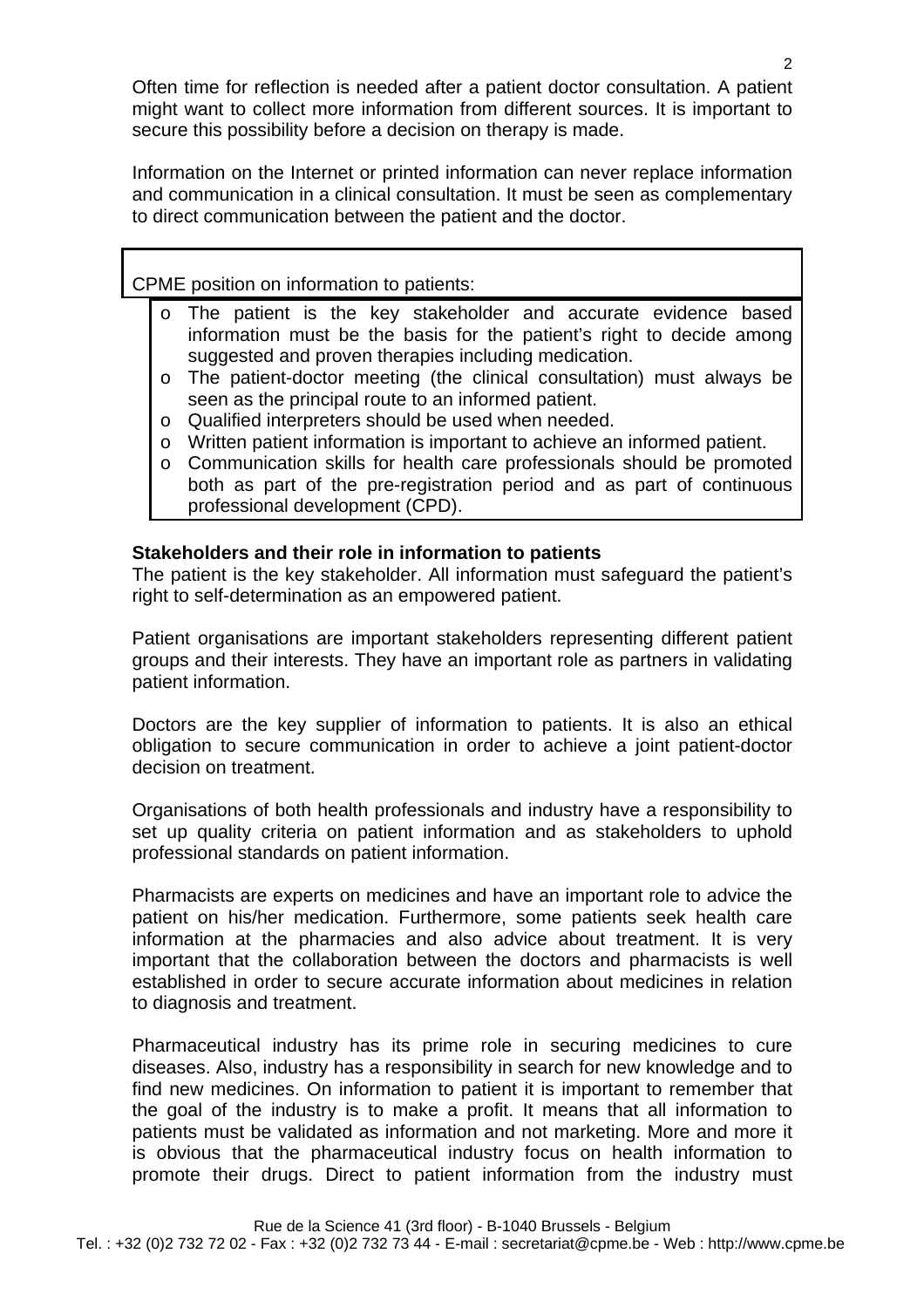therefore be seen as primarily marketing, whether or not a specific treatment is mentioned.

National Health Agencies have a responsibility to evaluate information to patients. Also they play a key role in informing health care professionals in the member states in established treatment of diseases. It is very important that their work is of the highest standards.

EMEA´s role is still unclear. Primarily they should act as a centre of expertises in relation to the national agencies and have a responsibility to involve all stakeholders on a European level to set up standards for patient information. Health care as such, including information to patients still remains the responsibility of each member state

Politicians as representatives of the population elected through democratic procedures have a key role in setting out standards on information to patient and to set out responsibilities regulated by law.

All providers of health care (including physicians, hospitals and insurers) have a paramount responsibility to inform patient on a broad set of issues like results, quality assurance systems including patient safety, accessibility of care etc.

WHO is at present the key global organisation in public health and patient empowerment. It has taken the lead to secure health care on a global level through intergovernmental cooperation.

CPME position on stakeholders:

- o Professional organisations have an obligation to set up quality criteria on patient information and to uphold professional standards on patient information.
- $\circ$  The pharmaceutical industry has a key role on information on medicines for health professionals. It is important that the industry take responsibility to secure accurate and up to date information on drugs, also on the Internet.
- o National Health Agencies have a responsibility to evaluate information to patients.
- o A network should be established supported by the EU involving all relevant stakeholders on information to patient.

## **Information and marketing/advertising**

It is the responsibility of the pharmaceutical industry to inform doctors and other health care professionals about their products. The information must be accurate and cover all aspects of the drugs.

Information to patients about medicines is important to patient empowerment. However, it is not a primary responsibility of the industry to inform patients about health. Furthermore, any information about health from the industry must be seen in the light of its primary goal, to make a profit.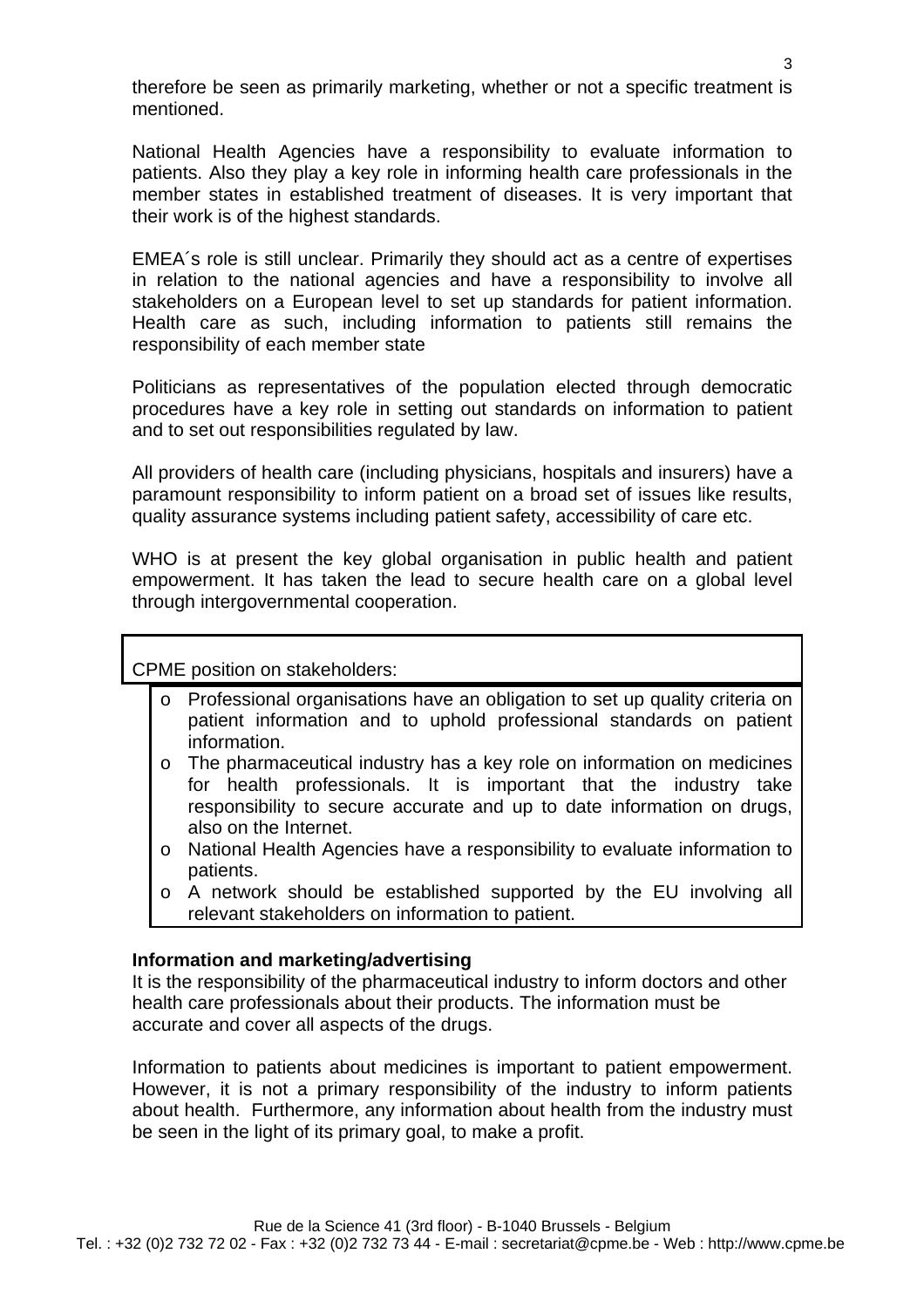There is an obvious need to clearly define information in contrast to marketing. A European network involving all relevant stakeholders at the European level should be identified and invited to define and promote clear rules about information to patients from the pharmaceutical industry in relation to health and medicines. Only thru such a system approved information should be accepted as information and not marketing. Direct information to patients on medication must be under strict national/European supervision and not include prescriptiononly drugs.

CPME position on information:

- o Information must be differentiated from marketing
- o Informing patients about medicines is important to patient empowerment.
- o Direct information to patients on medication must be under strict supervision and under no conditions include prescription-only drugs.
- o A European network involving all relevant stakeholders at the European level should be identified and invited to define and promote clear rules about information to patients from the pharmaceutical industry in relation to health and medicines.

# **E-health**

E-health must be seen as complimentary to an established patient-doctor relationship and improve patient information. Information to individual patients only thru e-communication is not in accordance with professional ethics. It is important to take into account personal- and patient data protection in connection with teleconsultation and e-prescription. Many member states have established secured Internet connection between health care deliverers, also involving pharmacies.

CPME position on E-health:

- o E-health must be seen as complimentary to an established patient-doctor relationship.
- o Secure and interoperable data networks dedicated to health services should be developed across the EU.
- o A reliable method enabling doctors and patients to identify each other over the net should be developed.

# **Validation of Information**

It is important to remember that the best way of information is a personal meeting. Still, there is a need for further fact finding to obtain patient empowerment. Today the Internet plays an important role thru public health information sites. There is an obvious need to establish an international quality approved system. Quality criteria for health information web sites were set up 2002 by the commission. National agencies have the responsibility to disseminate these criteria and to secure the quality on the national net sites.

The pharmaceutical industry provides information on non-prescription drugs and life style drugs. This information needs to be comprehensive and include all data required to make an informed decision. It should also take into account that the drug may be non-prescription in one member state and Rx in another.